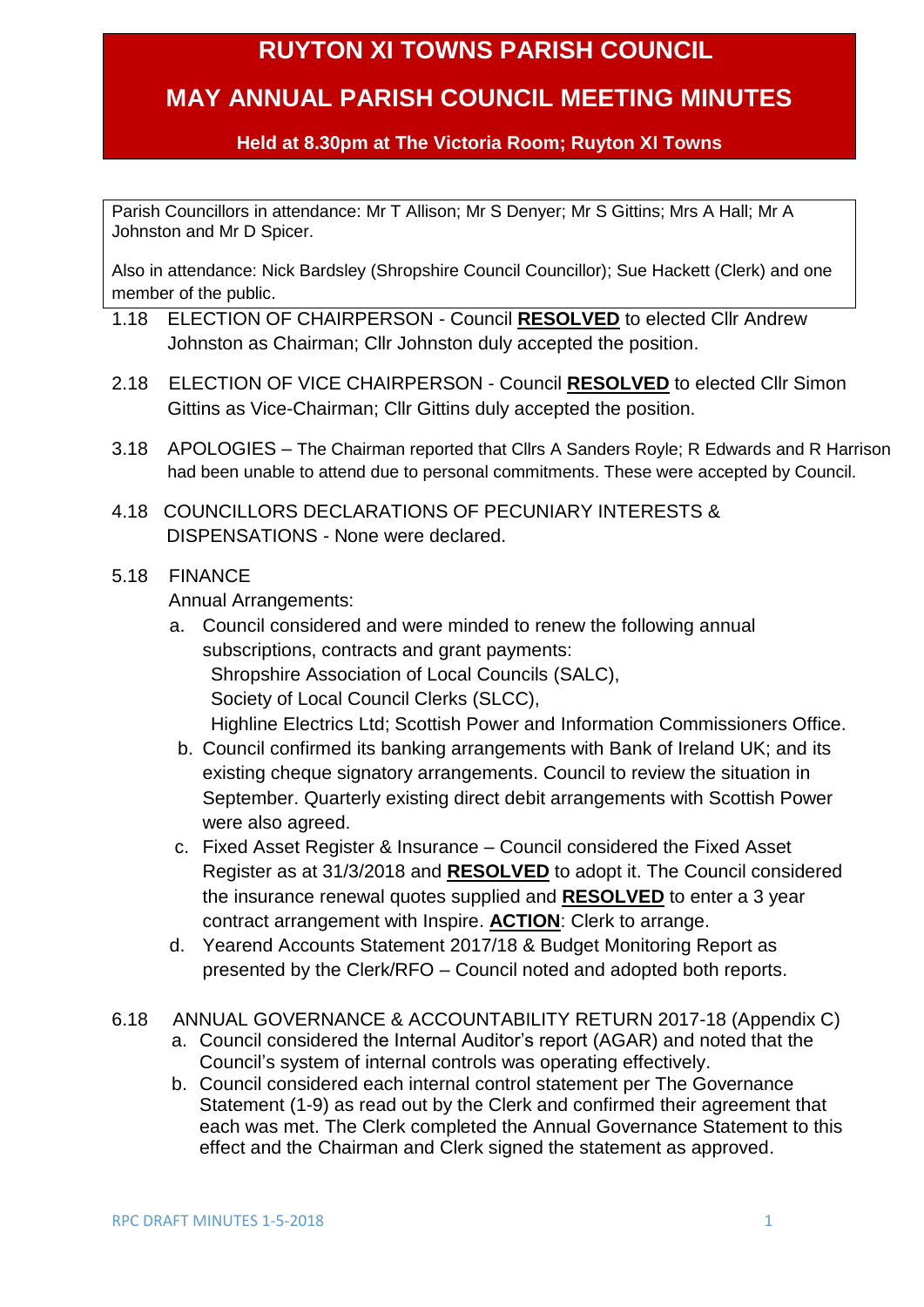- c. Council approved the Yearend Bank Reconciliation as checked by the Internal Auditor & Chairman and **RESOLVED** to confirm the accuracy of the Accounting Statement. The Chairman was instructed to sign it as such.
- d. Council considered the Variance Report; which was slightly amended with regard to Other Payments and adopted.
- e. The Clerk informed the Council of her intention to publish the Notice of Electors' Rights on 2 June 2017 and upload it and the AGAR pages to the Council's website.
- 7.18 APPOINTMENT OF PARISH COUNCIL REPRESENTATIVES Council nominated the following:
	- (a) Primary School representatives Cllr Simon Gittins
	- (b) Shropshire Council LJC representative Cllr Andrea Harris
	- (c) SALC Area Committee representatives for Oswestry Cllr Andrea Harris
	- (d) Village Hall representative Cllr Trevor Allison
	- (e) Safer Roads Group representatives. This was agreed as deferred till June 2018 meeting.
	- (f) Nesscliffe/Cliffe Heritage Group representative Cllr Trevor Allison.

*Cllrs Gittins & Cllr Bardsley left the meeting.*

- 8.18 STANDING ORDERS; FINANCIAL REGULATIONS; MEDIA POLICY SOs & FRs were re-adopted by Council; however it was noted that the Clerk was in the process of updating the SOs in line with GDPR. The latter to be considered at the June meeting. The new Media Policy & Website Guidance was discussed and adopted by Council.
- 9.18 CONFIRMATION & ACCEPTANCE OF PREVIOUS MEETING MINUTES Council **RESOLVED** that the draft minutes of the council meeting held on 3 April 2017 were confirmed as accurate. The Chairperson was instructed to sign them as such.
- 10.18 SAFER ROADS GROUP The Clerk confirmed that she had ordered 16 x16" hanging baskets for the village from Derwen Nurseries at a cost of £400; after having discussed the matter with the Chairman. As yet it was established that no one had organised a Tidy up of the Village campaign. Council **AGREED** that Cllr Harris and D Sheridan would be responsible for organising such events. Clerk allocated £150 Budget to purchase necessary kit for a volunteer group to use; whilst AH and DS to promote and organise the events. **ACTION**: AH; DS and Clerk.
- 11.18 FINANCE MONTHLY PAYMENTS Council to RESOLVED to approve the following invoices/reimbursement claims:

| CHQ/Other             | Payee                          | Description            | £        |
|-----------------------|--------------------------------|------------------------|----------|
|                       |                                |                        |          |
| 916                   | <b>Highline Electrical Ltd</b> | March Invoice - R20    | 63.60    |
| <b>SO<sub>s</sub></b> | Clerk                          | April/May Salary       | 1,450.58 |
| 917 & 923             | spoilt canx cheques            |                        |          |
| 918                   | PlaySmart UK Ltd               | Grass mats             | 385.20   |
| 919                   | CR Simon                       | Website Hosting        | 58.00    |
| 920                   | <b>Derwen Nurseries</b>        | <b>Hanging Baskets</b> | 400.00   |
| 921                   | Came & Co                      | Annual Insurance       | 550.71   |
| 922                   | Kompan                         | Play Equipment         | 1,798.20 |